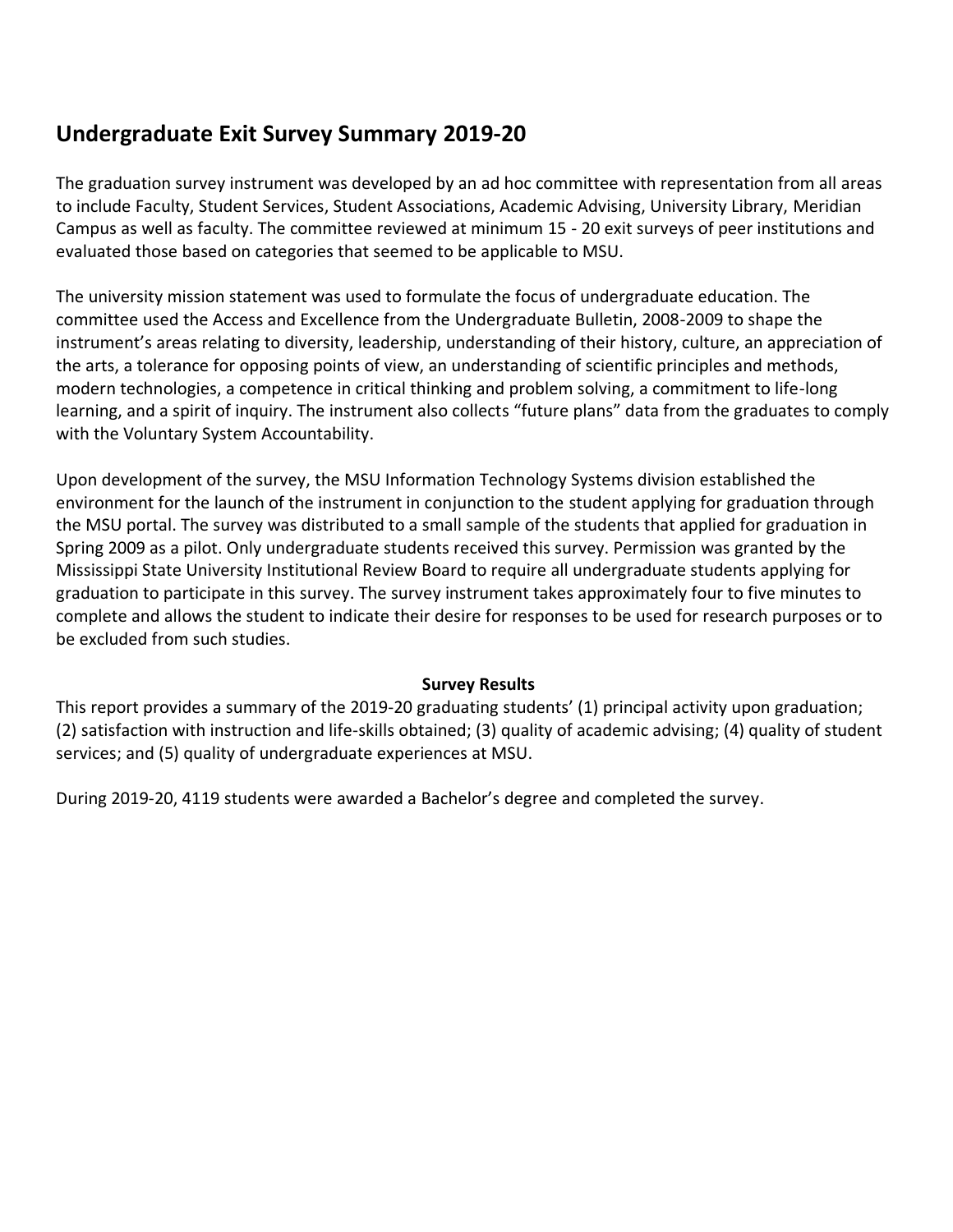#### **Demographics**

Of the respondents, 47.4% were male and 52.6% were female. The percentage of Meridian campus graduates was 3.4%. 60.6% began at MSU as freshman students. 71.7% were residents of Mississippi, 26.8% were out-ofstate residents, and 1.5% were international students.

| <b>Ethnicity</b>                          | Percent |
|-------------------------------------------|---------|
| American Indian or Alaskan Native         | 0.6     |
| Asian                                     | 1.2     |
| Black or African American                 | 16.1    |
| Native Hawaiian or Other Pacific Islander | 0.1     |
| White                                     | 76.4    |
| Hispanic                                  | 2.4     |
| International                             | ŋ       |
| Multiracial                               | 1.7     |
| Unknown                                   | 17      |

In addition, 23 of respondents were athletes, 321 were graduates with disabilities, 541 were veterans, 61 participated in a co-op experience, and 151 were students in the Shackouls Honors College.

#### **Future plans of graduates**

Respondents were asked to indicate what their future plans were upon graduating. The table below shows that the majority of graduating students (91%) intended to either pursue full-time paid employment or fulltime graduate or professional school.

| What is MOST LIKELY to be your principal activity upon graduation? | Percentage of<br><b>Responses</b> |
|--------------------------------------------------------------------|-----------------------------------|
| Employment, full-time paid                                         | 64.7                              |
| Employment, part-time paid                                         | 2.7                               |
| Graduate or professional school, full-time                         | 26.3                              |
| Graduate of professional school, part-time                         | 1.8                               |
| Additional undergraduate coursework                                | 0.8                               |
| Military service                                                   | 1.3                               |
| Volunteer activity (e.g., Peace Corps)                             | 0.4                               |
| Starting or raising a family                                       | 0.3                               |
| Other                                                              | 1.7                               |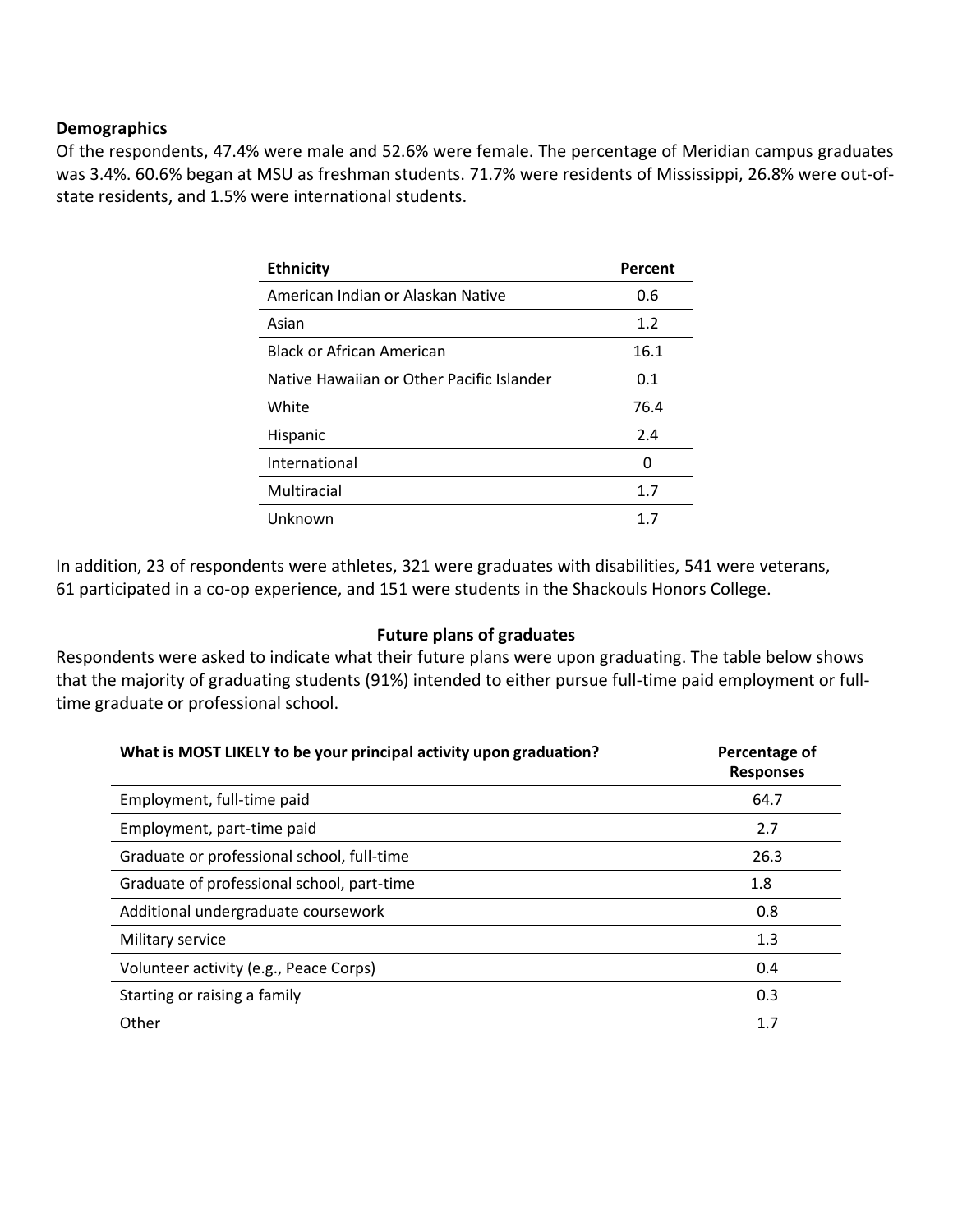# **Instruction and Life Skills obtained at MSU**

Respondents were asked to indicate their level of satisfaction with the instruction and life-skills they obtained at MSU. The table below shows the percentage of responses across different levels of satisfaction as well at the mean response (out of a 5-point Likert scale).

| <b>Instruction and Life Skills Obtained at MSU</b>                                                                                 | <b>Strongly</b><br><b>Satisfied</b> | <b>Satisfied</b> | <b>Neutral</b> | <b>Dissatisfied</b> | <b>Strongly</b><br><b>Dissatisfied</b> | Mean |
|------------------------------------------------------------------------------------------------------------------------------------|-------------------------------------|------------------|----------------|---------------------|----------------------------------------|------|
| Knowledge and application of latest<br>technologies (e.g., computer skills)                                                        | 35.6                                | 48.1             | 13             | 2.6                 | 0.6                                    | 4.2  |
| Knowledge and application of mathematics,<br>scientific methods, and related quantitative<br>skills                                | 39.1                                | 46.3             | 12.5           | 1.6                 | 0.5                                    | 4.2  |
| Understanding and appreciation of fine arts                                                                                        | 32.5                                | 38.5             | 26             | 2.2                 | 0.9                                    | 4    |
| Understanding of human achievements and<br>human conditions (humanities)                                                           | 36.7                                | 43.2             | 18.5           | 1.2                 | 0.4                                    | 4.1  |
| Development of effective communication<br>skills (written and oral)                                                                | 48.4                                | 42.2             | 8.4            | 0.7                 | 0.3                                    | 4.4  |
| Application of critical thinking and problem<br>solving skills                                                                     | 52.8                                | 40               | 6.1            | 0.8                 | 0.2                                    | 4.4  |
| Development of leadership skills                                                                                                   | 51                                  | 37.5             | 10.1           | $\mathbf{1}$        | 0.3                                    | 4.4  |
| Learning to think and work independently                                                                                           | 58.8                                | 35               | 5.5            | 0.4                 | 0.3                                    | 4.5  |
| Participation in meaningful<br>group/interdisciplinary learning experiences                                                        | 48.3                                | 40               | 9.5            | 1.7                 | 0.4                                    | 4.3  |
| Participation in undergraduate research or<br>other scholarly experiences                                                          | 37                                  | 33.5             | 23.9           | 4                   | 1.6                                    | 4    |
| Pre-graduation engagement in professional<br>experiences (internships, co-op programs)<br>and professional societies/organizations | 42.8                                | 32.4             | 18.9           | 4.3                 | 1.6                                    | 4.1  |
| Appreciation for cultural diversity                                                                                                | 44.4                                | 38.3             | 15.1           | 1.5                 | 0.7                                    | 4.2  |
| Understanding of human behavior and social<br>structures, processes, and institutions                                              | 43                                  | 41.4             | 14.1           | 1.1                 | 0.3                                    | 4.3  |
| Tolerance for opposing points of view                                                                                              | 45.2                                | 40.8             | 12.2           | 1.3                 | 0.5                                    | 4.3  |
| Appreciation of natural resources and their<br>sustainability                                                                      | 42.9                                | 38.9             | 15.6           | 1.9                 | 0.8                                    | 4.2  |
| Development of personal honor and integrity                                                                                        | 53.7                                | 37.9             | 7.7            | 0.4                 | 0.2                                    | 4.4  |
| Development of a commitment for life-long<br>learning                                                                              | 54.5                                | 36.5             | 8.1            | 0.7                 | 0.3                                    | 4.4  |
| Enhancement of my development into a<br>mature, informed, responsible citizen                                                      | 57.2                                | 34.9             | $\overline{7}$ | 0.5                 | 0.3                                    | 4.5  |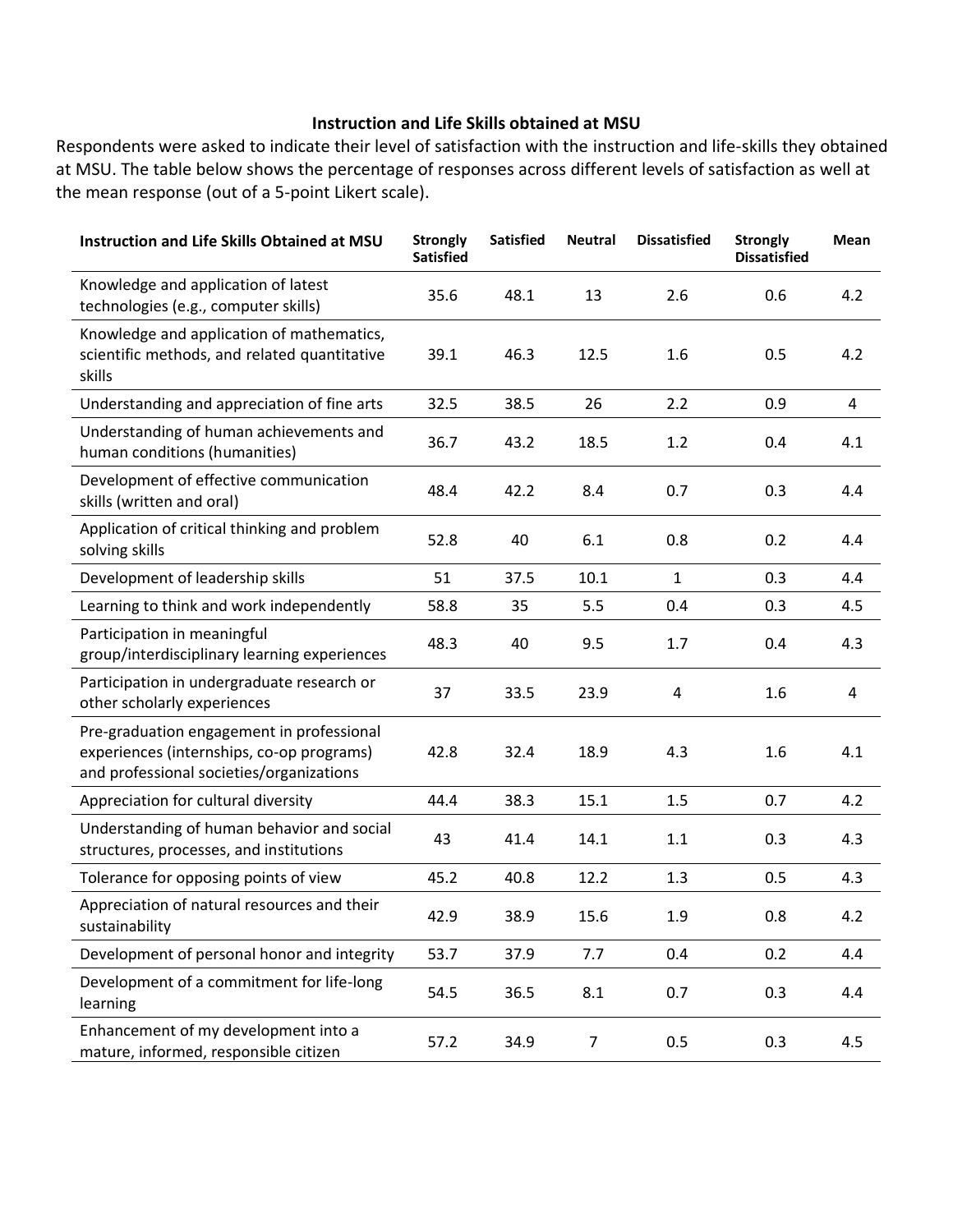#### **Quality of Academic Advising at MSU**

Respondents were asked to indicate their level of satisfaction with academic advising at MSU. If they had no experience, they were to indicate NA. The table below shows the percentage of responses across different levels of satisfaction as well at the mean response (out of a 5-point Likert scale).

| <b>Quality of Academic Advising</b>                                         | <b>Strongly</b><br><b>Satisfied</b> | <b>Satisfied</b> | <b>Neutral</b> | <b>Dissatisfied</b> | <b>Strongly</b><br><b>Dissatisfied</b> | Mean |
|-----------------------------------------------------------------------------|-------------------------------------|------------------|----------------|---------------------|----------------------------------------|------|
| <b>Orientation Advising</b>                                                 | 37.4                                | 38.7             | 16.4           | 5.1                 | 2.4                                    | 4    |
| College advising office                                                     | 38.2                                | 39.6             | 15.5           | 4.7                 | $\overline{2}$                         | 4.1  |
| Faculty advisor in my department                                            | 48.5                                | 32.9             | 11.7           | 4.2                 | 2.7                                    | 4.2  |
| Academic athletic advisor                                                   | 36.6                                | 28               | 33.6           | 1.2                 | 0.6                                    | 4    |
| Web-based information                                                       | 32.5                                | 43.7             | 19.6           | 3.5                 | 0.8                                    | 4    |
| Catalog/other printed materials                                             | 32.5                                | 40.1             | 24.2           | 2.5                 | 0.6                                    | 4    |
| Electronic degree audits                                                    | 34                                  | 37.5             | 25.7           | $\overline{2}$      | 0.8                                    | 4    |
| Correct information on<br>program/degree requirements                       | 38.4                                | 42.7             | 13.6           | 4.1                 | 1.2                                    | 4.1  |
| Information provided for future<br>career plans                             | 34.9                                | 38.2             | 17.7           | 6.2                 | 3                                      | 4    |
| Availability of advisor (email,<br>telephone) outside scheduled<br>sessions | 48.2                                | 36.2             | 10.9           | 2.8                 | 1.9                                    | 4.3  |
| Overall academic advisement                                                 | 42                                  | 40.1             | 12.7           | 3.8                 | 1.5                                    | 4.2  |

| On average, how often did you receive advising from<br>your advisor during each semester? | Percent |  |  |
|-------------------------------------------------------------------------------------------|---------|--|--|
| Never                                                                                     | 53.4    |  |  |
| Once                                                                                      | 36.3    |  |  |
| 2-3 times                                                                                 | 5.8     |  |  |
| 4-5 times                                                                                 | 4.4     |  |  |
| More than 5 times                                                                         |         |  |  |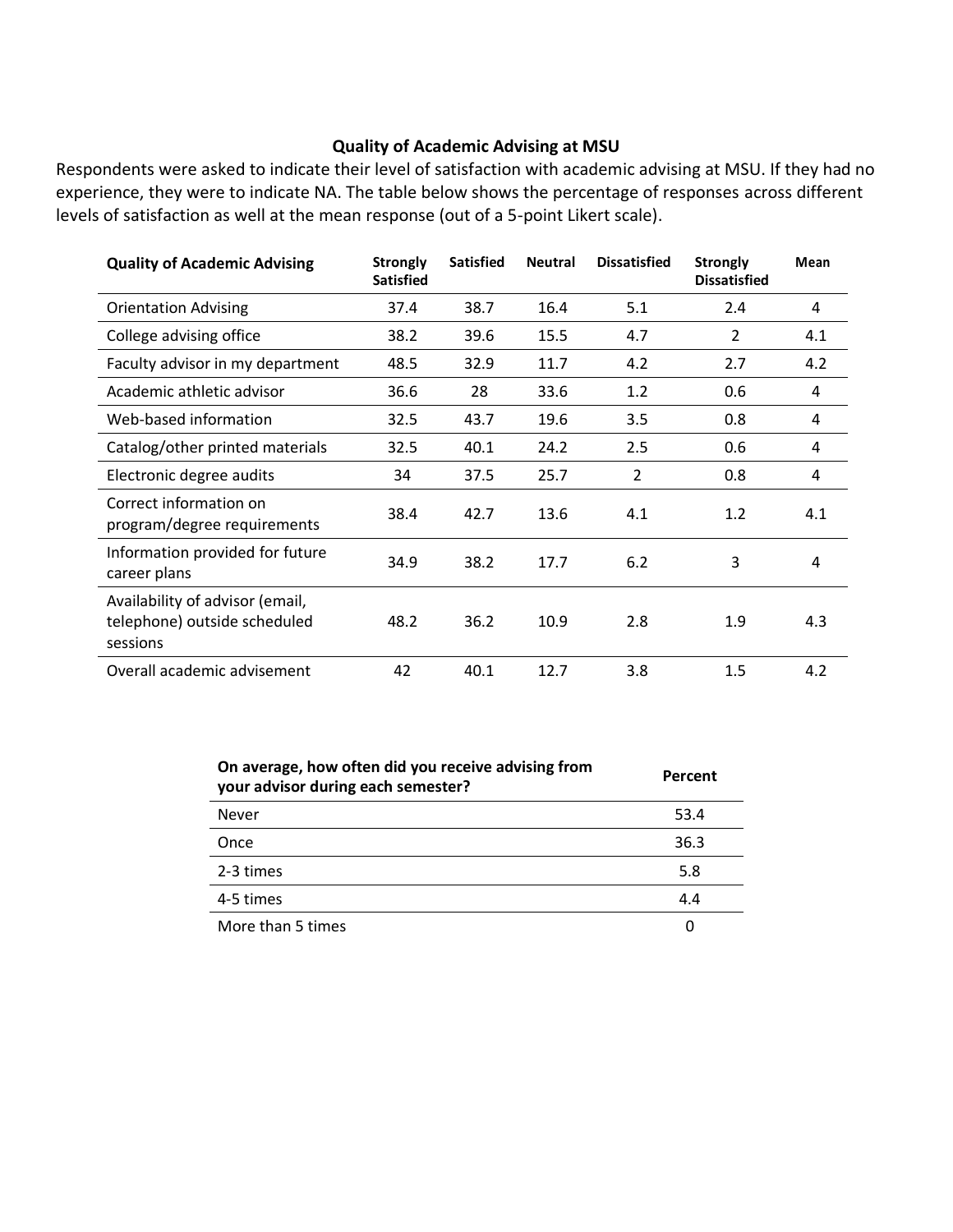# **Quality of Student Services at MSU**

Respondents were asked to indicate their level of satisfaction with academic advising at MSU. If they had no experience, they were to indicate NA. The table below shows the percentage of responses across different levels of satisfaction as well at the mean response (out of a 5-point Likert scale).

| <b>Quality of Student Services</b>                                                     | <b>Strongly</b><br><b>Satisfied</b> | <b>Satisfied</b> | <b>Neutral</b> | <b>Dissatisfied</b> | <b>Strongly</b><br><b>Dissatisfied</b> | Mean           |
|----------------------------------------------------------------------------------------|-------------------------------------|------------------|----------------|---------------------|----------------------------------------|----------------|
| Office of Admissions and<br>Scholarships                                               | 36.3                                | 44               | 15.6           | 2.6                 | 1.5                                    | 4.1            |
| MSU Bookstore, Barnes and<br>Noble                                                     | 32.2                                | 42.3             | 18.            | 4.7                 | 2.8                                    | 4              |
| Center for Student Involvement<br>(Greek Life, Student<br>Organizations)               | 40                                  | 34.3             | 21.9           | 2.6                 | 1.3                                    | 4.1            |
| <b>Campus Dining Services</b>                                                          | 31.9                                | 44               | 18.4           | 4                   | 1.7                                    | 4              |
| <b>Student Financial Aid</b>                                                           | 32.7                                | 39.6             | 19.8           | 5                   | 2.9                                    | 3.9            |
| <b>Holmes Cultural Diversity Center</b>                                                | 36                                  | 31.6             | 30.6           | $\mathbf{1}$        | 0.9                                    | 4              |
| The Learning Center                                                                    | 36.2                                | 37.6             | 24.7           | 0.9                 | 0.7                                    | 4.1            |
| <b>MSU Police Department</b>                                                           | 36.5                                | 37.5             | 21.4           | 2.9                 | 1.7                                    | $\overline{4}$ |
| <b>Student Housing and Residence</b><br>Life                                           | 34.1                                | 40.3             | 20.2           | 3.6                 | 1.8                                    | 4              |
| Sanderson Center/Recreational<br>Sports                                                | 44.3                                | 41               | 12.2           | 1.9                 | 0.8                                    | 4.3            |
| <b>Student Counseling Services</b>                                                     | 37.7                                | 34.8             | 23.6           | 2.5                 | 1.4                                    | 4              |
| <b>Student Health Center</b>                                                           | 39.2                                | 37.6             | 16.7           | 4.3                 | 2.1                                    | 4.1            |
| Student events sponsored by<br>Campus Activities Board (CAB) or<br><b>Music Makers</b> | 37.6                                | 38               | 22             | 1.6                 | 0.8                                    | 4.1            |
| University Libraries                                                                   | 45.7                                | 41.5             | 11.5           | $\mathbf{1}$        | 0.3                                    | 4.3            |
| <b>Office of Parking Services</b>                                                      | 18.9                                | 21.3             | 17.3           | 16.2                | 26.3                                   | 2.9            |
| <b>MSU Transit (Shuttle Services)</b>                                                  | 34.1                                | 38.5             | 20.1           | 4.7                 | 2.5                                    | 4              |
| <b>Shackouls Honor College</b>                                                         | 32.2                                | 30               | 33.8           | 2.6                 | 1.4                                    | 3.9            |
| Athletic events                                                                        | 47.3                                | 39.2             | 11.8           | $\mathbf{1}$        | 0.7                                    | 4.3            |
| <b>Business Office (Student Account</b><br>Services)                                   | 34.1                                | 38.6             | 22.1           | 3.2                 | $\overline{2}$                         | $\overline{a}$ |
| Career Center                                                                          | 39                                  | 38.8             | 18.7           | 2.6                 | 0.9                                    | 4.1            |
| <b>Health Education Wellness</b>                                                       | 36.6                                | 39               | 22.7           | 1.2                 | 0.5                                    | 4.1            |
| <b>Writing Center</b>                                                                  | 37.3                                | 37               | 23.6           | 1.2                 | 0.9                                    | 4.1            |